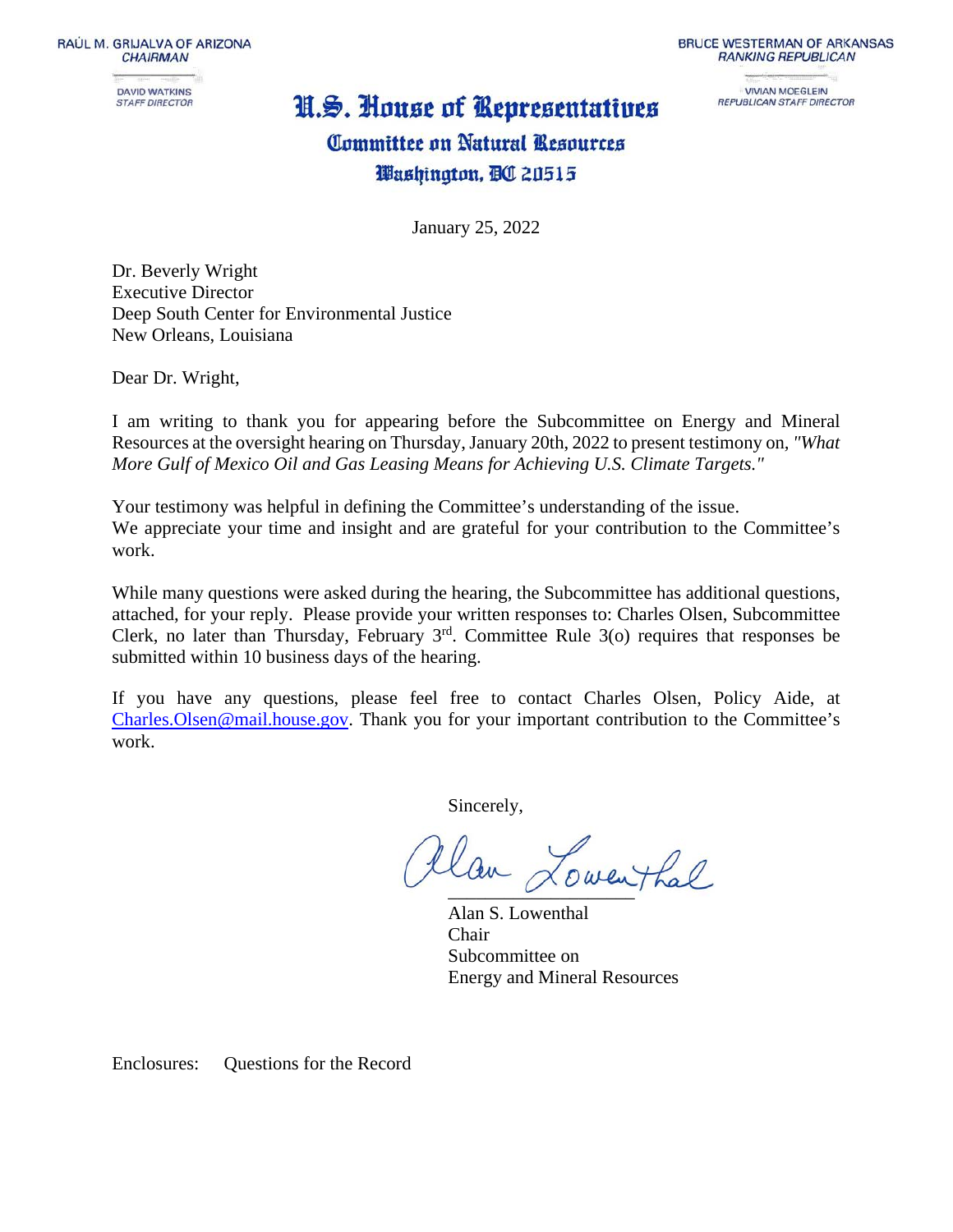### **Questions for the Record by Democrat Members**

### **Questions from Rep. Lowenthal:**

1. Dr. Wright, during the hearing you were not given an adequate chance to respond to the questions and statements leveraged against you. Would you like to respond to anything said to you by a Republican member of congress during today's hearing?

#### **Questions from Rep. Huffman:**

1. Dr. Wright, in November, the Biden Administration made 80 million acres of the Gulf of Mexico available to the fossil fuel industry for leasing, and companies ended up purchasing leasing covering 1.7 million acres. What was your response to this sale, and do you think an adequate environmental review and analysis was completed for the lease sale?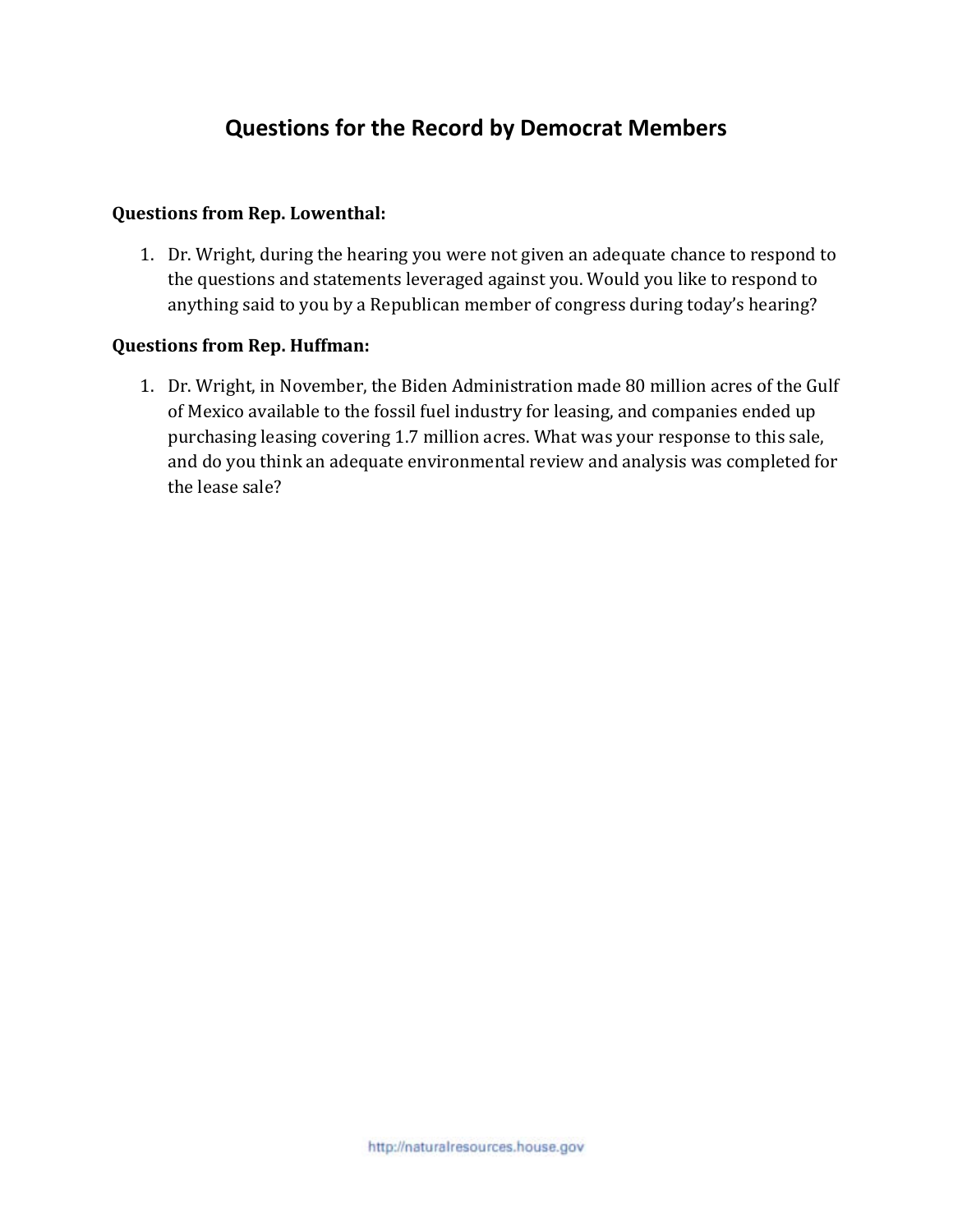

*February 3, 2022 Contact: DeepSouth@SKDKNick.com* **Response to questions from Rep. Lowenthal:**

*Dr. Wright, during the hearing you were not given an adequate chance to respond to the questions and statements leveraged against you. Would you like to respond to anything said to you by a Republican member of congress during today's hearing?*

First, I live with racism every day and have for as long as I can remember. It's insulting to try and deny the systemic steps that have been taken to ensure the communities most impacted by pollution are communities of color. Cherry-picking data by only looking at white parishes where a small number of people live is not an accurate representation of the suffering that has gone on for so long in Cancer Alley. The facts and data are clear, there has been a disproportionate impact of pollution on African American communities in Louisiana, and race is a primary determinate in where polluting facilities are placed.

The states' own demographics show that African Americans are overrepresented in the pollution corridor. The GIS maps show that 80 percent of African Americans in the state live within three miles of a cancer-causing facility. This isn't an accident, it's the result of skewed decision-making and environmental racism.

#### **Response to questions from Rep. Huffman:**

*Dr. Wright, in November, the Biden Administration made 80 million acres of the Gulf of Mexico available to the fossil fuel industry for leasing, and companies ended up purchasing leasing covering 1.7 million acres. What was your response to this sale, and do you think an adequate environmental review and analysis was completed for the lease sale?*

I don't think there was an adequate environmental review, and since our hearing, a federal judge has reversed the decision. Our position remains that the entire federal leasing process should be reviewed to better account for its impact on all communities. Until the administration has had time to review the system, they must extend the pause on new leases.

Given the state we are now in where there is precious little time to reduce greenhouse gas emissions to stave off the worst effects of climate change, it is critical that committee members consider solutions for meeting US climate targets. I strongly recommend the following:

- 1. Require health protections for communities harmed by the extraction, transport, burning, and disposal of fossil fuels;
- 2. prohibit racially disproportionate pollution burdens;
- 3. expand the reach of the Superfund responsible parties to compensate the cleanup and plugging of abandoned wells, as well as the regular monitoring of all existing wells;